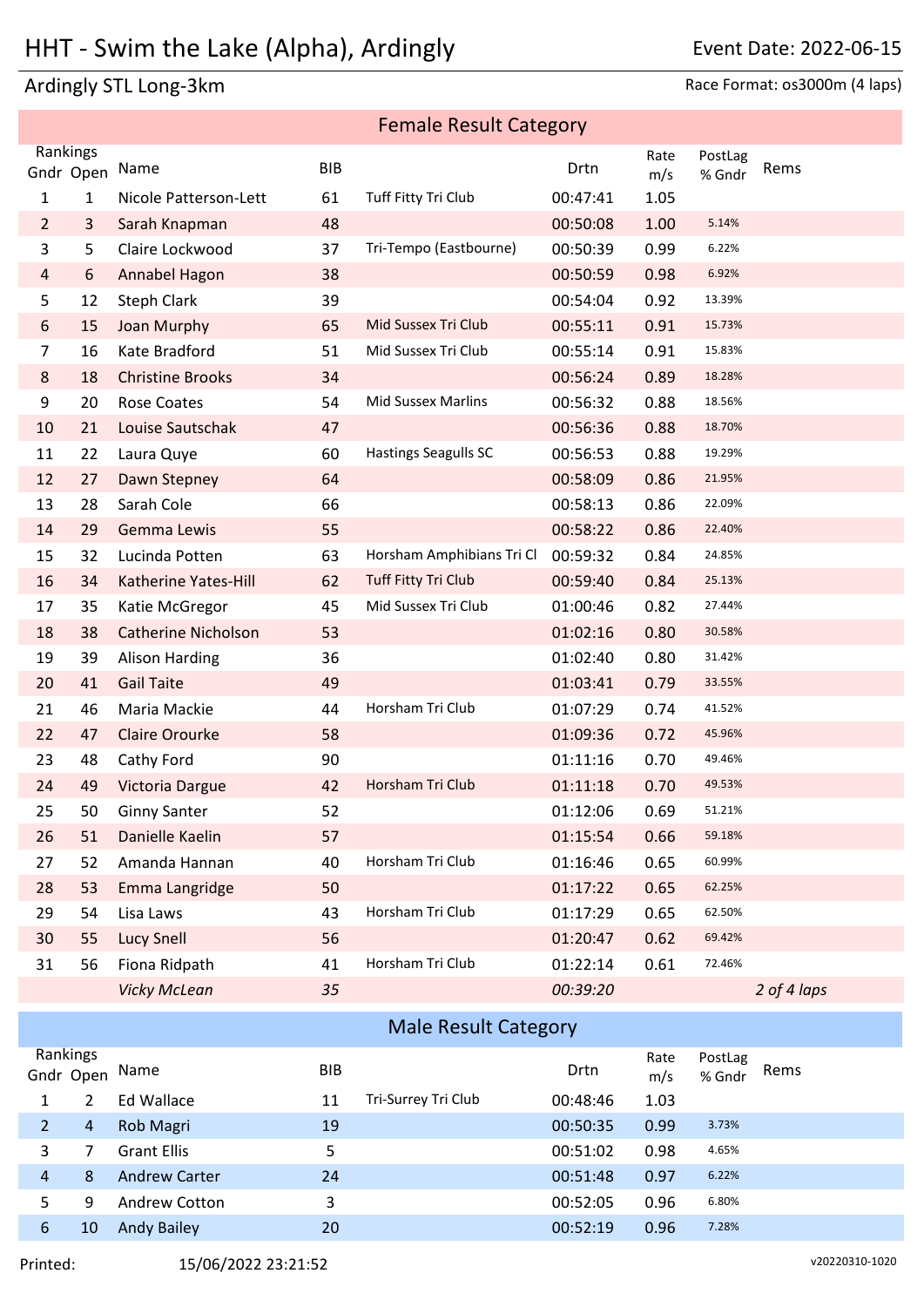# HHT - Swim the Lake (Alpha), Ardingly Freedom Mate: 2022-06-15

| $\overline{7}$ | 11 | <b>Clive Patterson-Lett</b> | 22             | Tuff Fitty Tri Club               | 00:53:09 | 0.94 | 8.99%    |
|----------------|----|-----------------------------|----------------|-----------------------------------|----------|------|----------|
| 8              | 13 | <b>Tristan Heath</b>        | 26             |                                   | 00:54:25 | 0.92 | 11.59%   |
| 9              | 14 | Brenhan Heath               | 27             |                                   | 00:54:33 | 0.92 | 11.86%   |
| 10             | 17 | James Hodge                 | 23             | Tuff Fitty Tri Club               | 00:55:21 | 0.90 | 13.50%   |
| 11             | 19 | Dan Nicholls                | 16             | Tri-Tempo (Eastbourne)            | 00:56:26 | 0.89 | 15.72%   |
| 12             | 23 | Rob Rayward                 | 31             | Eastbourne Sea Swimmers           | 00:57:06 | 0.88 | 17.09%   |
| 13             | 24 | James Brent                 | 2              |                                   | 00:57:09 | 0.87 | 17.19%   |
| 14             | 25 | <b>Graeme Blair</b>         | 8              | <b>Crystal Palace Triathletes</b> | 00:57:31 | 0.87 | 17.94%   |
| 15             | 26 | Steve McMenamin             | 32             | Mid Sussex Tri Club               | 00:57:57 | 0.86 | 18.83%   |
| 16             | 30 | <b>Matthew Fry</b>          | $\overline{4}$ | Team Bodyworks XTC                | 00:59:14 | 0.84 | 21.46%   |
| 17             | 31 | Vincent Freeman             | 30             | <b>Brighton Tri Club</b>          | 00:59:21 | 0.84 | 21.70%   |
| 18             | 33 | Jon Stubbs                  | 12             |                                   | 00:59:34 | 0.84 | 22.15%   |
| 19             | 36 | Tom Ottaway                 | 10             |                                   | 01:01:33 | 0.81 | 26.21%   |
| 20             | 37 | Zak Newman                  | 17             | <b>Brighton Tri Club</b>          | 01:01:47 | 0.81 | 26.69%   |
| 21             | 40 | David Bullock               | 9              |                                   | 01:02:42 | 0.80 | 28.57%   |
| 22             | 42 | Ivan Horsfall-Turner        | 25             |                                   | 01:03:50 | 0.78 | 30.90%   |
| 23             | 43 | Colin Tallowin              | 1              | Eastbourne Sea Swimmers           | 01:05:05 | 0.77 | 33.46%   |
| 24             | 44 | Alan Lawlor                 | 29             |                                   | 01:05:23 | 0.76 | 34.07%   |
| 25             | 45 | Jonathan Howgill            | 28             |                                   | 01:06:09 | 0.76 | 35.65%   |
|                |    | Jamie Larkin                | 18             |                                   | 00:00:00 |      | Swim-DNF |
|                |    |                             |                |                                   |          |      |          |